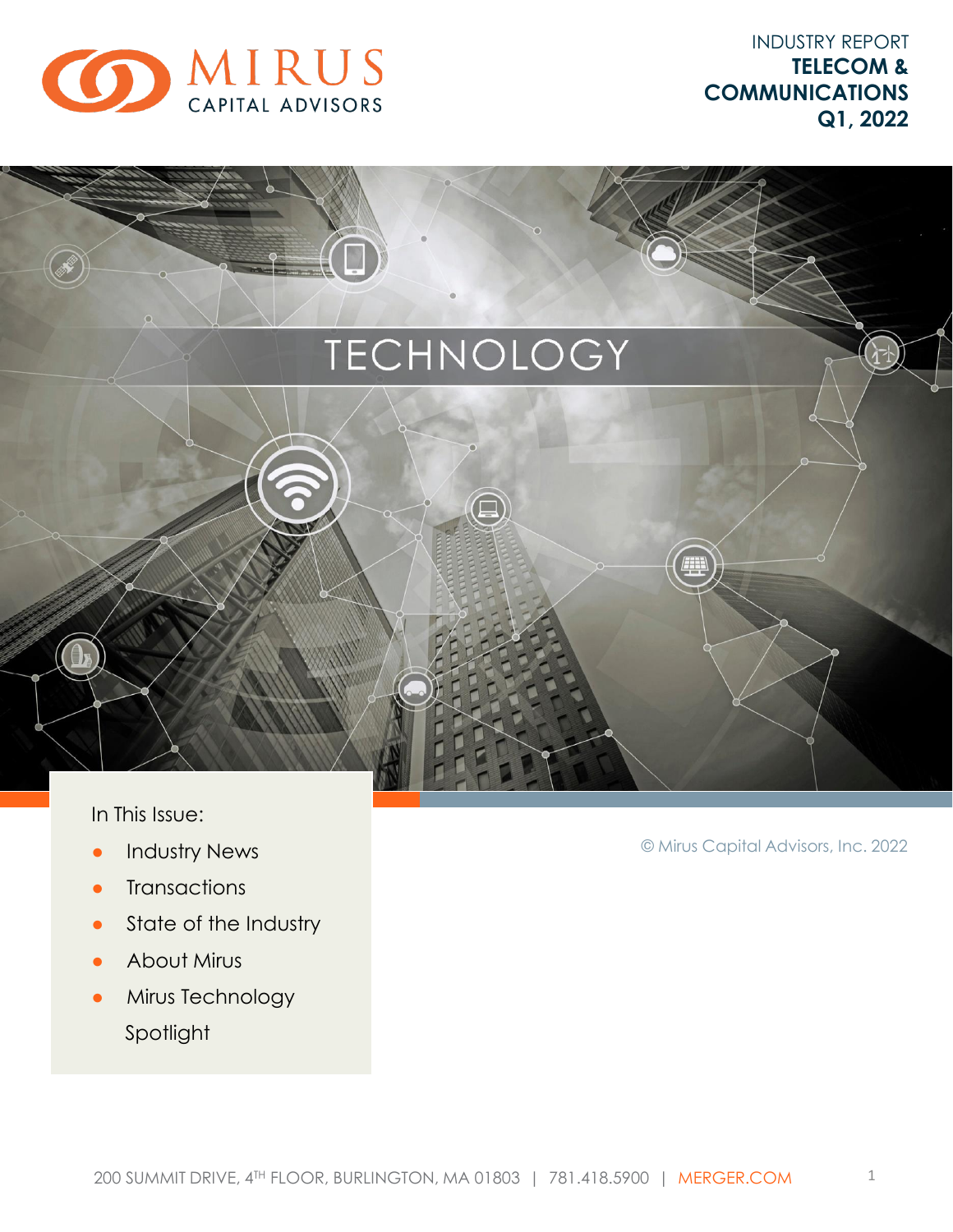## **Telecom & Communications**

#### **Industry News**

#### **Rakuten Symphony acquires Robin.io**

Rakuten Symphony **[Full Article](https://symphony.rakuten.com/newsroom/rakuten-symphony-agrees-to-acquire-leading-us-based-cloud-technology-company-robin-io-to-deliver-highly-integrated-telco-cloud-for-mobile)** 

Rakuten Symphony, Rakuten Group's industrial-scale telecom automation platform, announced an agreement on February 28<sup>th</sup>, 2022 to acquire leading Silicon Valley-based cloud technology start-up, Robin.io.

The addition of Robin.io's multi-cloud mobility, hyper automation and orchestration capabilities to the Rakuten Symphony portfolio allows the creation of highly efficient, consistent high performance cloud infrastructure and operations, from edge to central data center. "Robin.io's cloud capability is proven to be effective for the most demanding workloads in mobile and we believe it will allow Rakuten Symphony to safely accelerate cloud-native transformation for our customers and prepare the industry for the future," said Tareq Amin, CEO, Rakuten Symphony.

#### **Juniper Networks acquires Witesand**

Juniper Networks [Full Article](https://newsroom.juniper.net/news/news-details/2022/Juniper-Networks-Announces-Acquisition-of-WiteSand/default.aspx)

Juniper Networks, a leader in secure, AI-driven networks, announced on February 14<sup>th</sup>, 2022 that the company has acquired WiteSand, a pioneer of cloud-native zero trust Network Access Control (NAC) solutions.

NAC plays a vital role in many IT environments. While traditional NAC solutions are often complex to deploy and operate, these limitations can be solved by moving NAC operations to the cloud. "Both WiteSand and Juniper share a common vision of disrupting the antiquated NAC space with cloud agility and AI-driven intelligence," said Sujai Hajela, EVP AI-Driven Enterprise, Juniper Networks. "Their premier NAC technology and renowned engineering team are the perfect complement to Juniper's AI-driven enterprise portfolio."

#### **KKR's bid for Telecom Italia deadlocked over due diligence**

Bloomberg [Full Article](https://www.bloomberg.com/news/articles/2022-04-07/telecom-italia-board-stops-kkr-bid-by-not-granting-due-diligence)

Telecom Italia SpA's board of directors unanimously ruled on April 7<sup>th</sup>, 2022 that it would not grant KKR & Co. the due diligence repeatedly requested by the U.S. private equity firm to go ahead with its 10.8 billion euro (\$11.8 billion) takeover proposal.

The move puts a stop to KKR's intended bid, which has been pending since last November. KKR also had other reasons for not wishing to proceed with the potential deal including Telecom Italia's profit warning last December as well as new lower company guidance and credit agency downgrades, Telecom Italia said in its statement.

Telecom Italia Chief Executive Officer Pietro Labriola is also working on a plan to merge landline assets with those of smaller, state-backed rival Open Fiber SpA. That would align Telecom Italia with a government goal of building a single national fiber network while avoiding duplicate investments.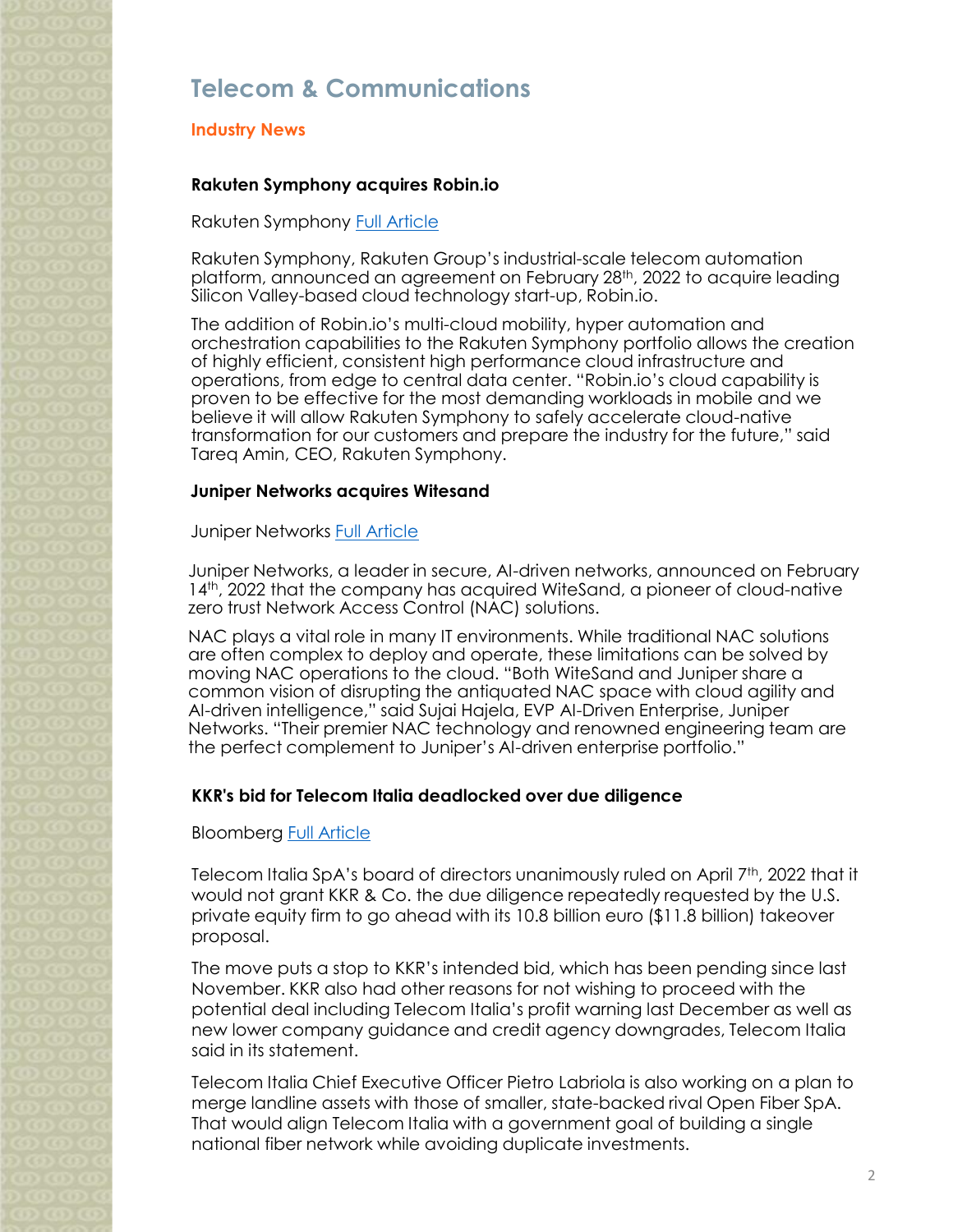# **Telecom & Communications**





### **Selected Q1 2022 Telecom & Communications Transactions**

|                    |                                                                                                    |                                                        |                                                         | <b>Enterprise</b> | EV/LTM                |      |
|--------------------|----------------------------------------------------------------------------------------------------|--------------------------------------------------------|---------------------------------------------------------|-------------------|-----------------------|------|
| <b>Date Closed</b> | <b>Target</b>                                                                                      | <b>Buyers/Investors</b>                                | Sector                                                  | Value (\$M)       | <b>Revenue EBITDA</b> |      |
| 01/04/2022         | Dalton S.M.R., Inc.                                                                                | Mobile Communications America, Inc.                    | Wireless Telecommunication Services                     |                   |                       |      |
| 01/04/2022         | All Points Communications of Austin, L.P./Now Supply, LLC Mobile Communications America, Inc.      |                                                        | Communications Equipment                                |                   |                       |      |
| 01/05/2022         | Broadband Holdings LLC/Digital Home Lifestyles<br>LLC/Mereo Networks, LLC/Vicidiem, Inc.           | Highway 89 Ventures, LLC                               | <b>Alternative Carriers</b>                             |                   |                       |      |
| 01/06/2022         | Contact Network, Inc.                                                                              | Thrive Operations, LLC                                 | <b>Alternative Carriers</b>                             |                   |                       |      |
| 01/10/2022         | Eleven Cell Towers and an Easement in United States                                                | SWI Funds Tower Holdings, LLC                          | Communications Equipment                                |                   |                       |      |
| 01/10/2022         | Phonesuite                                                                                         | Netlink Voice, LLC                                     |                                                         |                   |                       |      |
| 01/13/2022         | iRF - Intelligent RF Solutions, LLC                                                                | MITEQ Inc.                                             | <b>Alternative Carriers</b>                             |                   |                       |      |
| 01/18/2022         | Maxim Networx, Inc.                                                                                | Forerunner Technologies, Inc.                          | Communications Equipment                                |                   |                       |      |
| 01/20/2022         | STS Global Inc.                                                                                    | Network Innovations Inc.                               | Integrated Telecommunication Services                   |                   |                       |      |
| 01/27/2022         | Vexus, LLC.                                                                                        | MetroNet Holdings, LLC                                 | <b>Alternative Carriers</b>                             |                   |                       |      |
| 01/31/2022         | Sentaca Inc.                                                                                       | International Business Machines Corporation (NYSE:IBM) | <b>Alternative Carriers</b>                             |                   |                       |      |
| 02/01/2022         | Ohio Assets of Consolidated Communications Holdings,                                               | Middle Point Home Telephone Company                    | Integrated Telecommunication Services                   |                   |                       |      |
| 02/03/2022         | Inc.<br>Renaissance Electronics & Communications LLC                                               | AEM (Holdings), Inc.                                   | Integrated Telecommunication Services                   | 26.0              | 2.9x                  |      |
|                    |                                                                                                    |                                                        | <b>Communications Equipment</b>                         |                   |                       |      |
| 02/08/2022         | Next Level Internet, Inc.                                                                          | Digerati Technologies, Inc. (OTCPK:DTGI)               | Integrated Telecommunication Services                   |                   |                       |      |
| 02/16/2022         | RDS Solutions, LLC                                                                                 | UPSTACK, Inc.                                          | <b>Alternative Carriers</b>                             |                   |                       |      |
| 02/22/2022         | LEAF Communications, Inc.                                                                          | CC VT Holdings, LLC                                    | Wireless Telecommunication Services                     |                   |                       |      |
| 02/24/2022         | Subsidium Technologies, Inc.                                                                       | UPSTACK, Inc.                                          | Integrated Telecommunication Services                   |                   |                       |      |
| 03/01/2022         | Microlab/FXR LLC                                                                                   | RF Industries, Ltd. (NasdaqGM:RFIL)                    | Communications Equipment                                | 24.25             | 1.5x                  | 6.6x |
| 03/02/2022         | UniTel, Inc.                                                                                       | Direct Communications Star West, Inc.                  | <b>Alternative Carriers</b>                             |                   |                       |      |
| 03/03/2022         | OneStream Networks, LLC                                                                            | CallTower Inc.                                         | Integrated Telecommunication Services                   |                   |                       |      |
| 03/08/2022         | Connecta Satellite Solutions LLC                                                                   | A111 Capital                                           | Communications Equipment                                |                   |                       |      |
| 03/14/2022         | Flight Microwave Corporation                                                                       | Lucix Corporation                                      | Communications Equipment                                |                   |                       |      |
| 03/16/2022         | FastMesh LLC                                                                                       | Astound Broadband LLC                                  | Wireless Telecommunication Services                     |                   |                       |      |
| 03/28/2022         | Resonant Inc.                                                                                      | Murata Electronics North America, Inc.                 |                                                         | 304.49            |                       |      |
| 03/28/2022         | Communications Systems, Inc.                                                                       | Pineapple Energy Inc. (NasdaqCM:PEGY)                  | Communications Equipment                                |                   | 139.8x                |      |
| 03/30/2022         | Substantially All of the Assets of Keystone Initiative for<br>Network Based Education and Research | TVC Albany, Inc.                                       | Communications Equipment<br><b>Alternative Carriers</b> |                   |                       |      |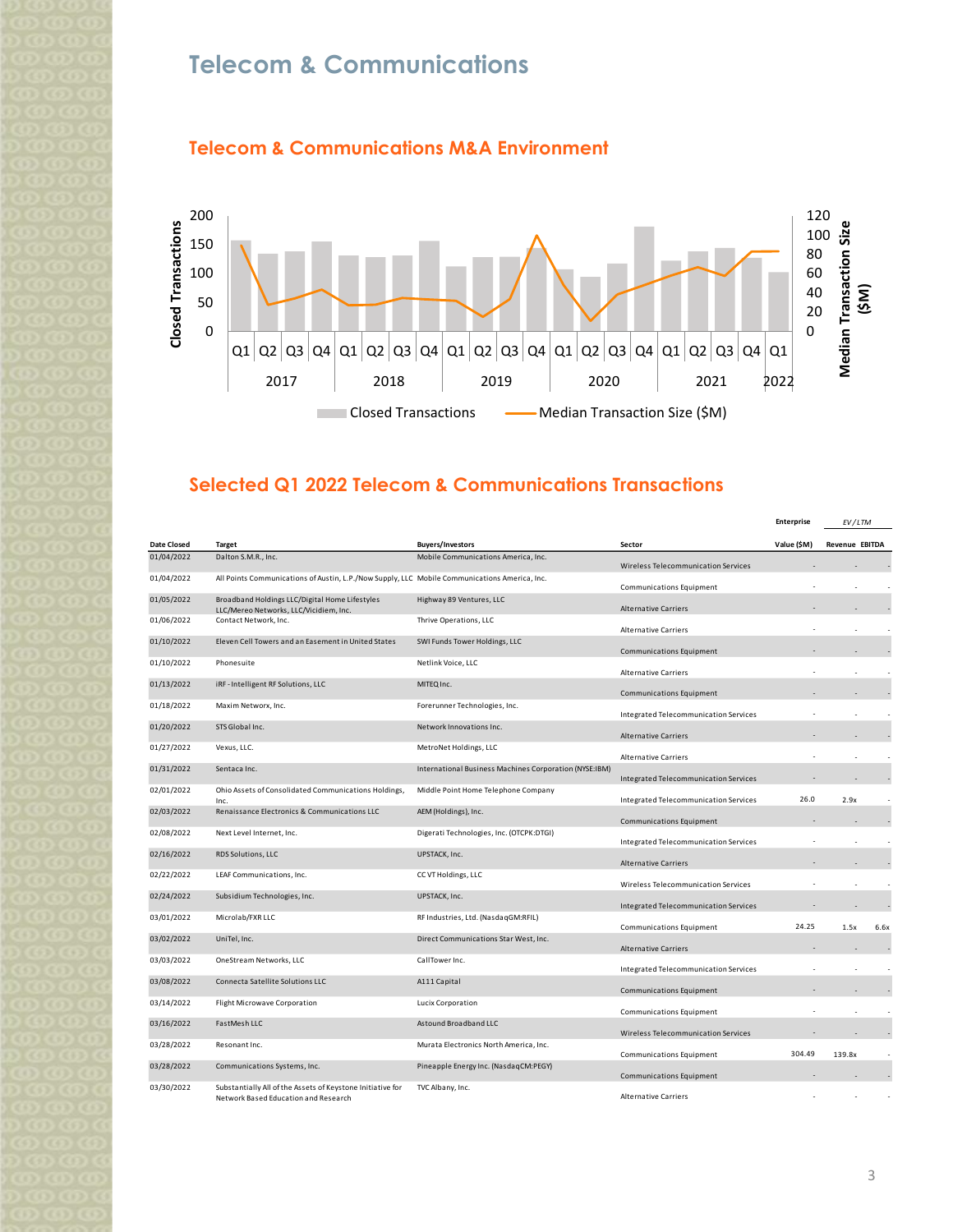# **Technology**

In the first quarter of 2022, the technology sector continued to outperform the NASDAQ Composite Index. Large technology stocks experienced some sell-off as investors sentiment shifts. The technology sector may continue to face some headwinds in the short-term due to inflationary pressure and Federal rate hikes, but technological advancement continues to play an essential role.



| As of 3/31/2022                              |               |                         | <b>LTM Financials</b> |                     |           | <b>Valuation Metrics</b> |                   | <b>LTM Margins</b> |                     |                      |
|----------------------------------------------|---------------|-------------------------|-----------------------|---------------------|-----------|--------------------------|-------------------|--------------------|---------------------|----------------------|
| <b>Company Name</b>                          | Ticker        | <b>Enterprise Value</b> | Revenue               | <b>Gross Profit</b> | EBITDA    | EV / Revenue             | EV / Gross Profit | EV / EBITDA        | <b>Gross Margin</b> | <b>EBITDA Margin</b> |
| Activision Blizzard, Inc.                    | NasdaqGS:ATVI | \$55,854                | \$8,296               | \$6,078             | \$3,127   | 6.7x                     | 9.2x              | 17.9x              | 73.3%               | 37.7%                |
| Adobe Systems Incorporated                   | NasdagGS:ADBE | \$215,244               | \$16,142              | \$14,212            | \$6,521   | 13.3x                    | 15.1x             | 33.0x              | 88.0%               | 40.4%                |
| Bread Financial Holdings Inc.                | NYSE:BFH      | \$18,126                | \$3,746               | \$2,687             | \$1,021   | 4.8x                     | 6.7x              | 17.8x              | 71.7%               | 27.3%                |
| Amphenol Corporation                         | NYSE:APH      | \$49,017                | \$11,451              | \$3,601             | \$2,704   | 4.3x                     | 13.6x             | 18.1x              | 31.4%               | 23.6%                |
| Apple Inc.                                   | NasdaqGS:AAPL | \$2,769,740             | \$386,017             | \$167,231           | \$130,634 | 7.2x                     | 16.6x             | 21.2x              | 43.3%               | 33.8%                |
| Applied Materials, Inc.                      | NasdagGS:AMAT | \$116,451               | \$24,172              | \$11,524            | \$8,164   | 4.8x                     | 10.1x             | 14.3x              | 47.7%               | 33.8%                |
| Arrow Electronics, Inc.                      | NYSE:ARW      | \$10,703                | \$34,477              | \$4,202             | \$1,755   | 0.3x                     | 2.5x              | 6.1x               | 12.2%               | 5.1%                 |
| Automatic Data Processing, Inc.              | NasdagGS:ADP  | \$97,263                | \$16,108              | \$7,232             | \$4,221   | 6.0x                     | 13.4x             | 23.0x              | 44.9%               | 26.2%                |
| Booz Allen Hamilton Holding Corporation      | NYSE:BAH      | \$14,214                | \$8,105               | \$1,952             | \$916     | 1.8x                     | 7.3x              | 15.5x              | 24.1%               | 11.3%                |
| <b>CDW Corporation</b>                       | NasdagGS:CDW  | \$31,405                | \$21,932              | \$3,877             | \$1,754   | 1.4x                     | 8.1x              | 17.9x              | 17.7%               | 8.0%                 |
| Cisco Systems, Inc.                          | NasdagGS:CSCO | \$223,130               | \$51,549              | \$32,631            | \$15,990  | 4.3x                     | 6.8x              | 14.0x              | 63.3%               | 31.0%                |
| Cognizant Technology Solutions Corporation   | NasdagGS:CTSH | \$45,971                | \$18,932              | \$7,006             | \$3,405   | 2.4x                     | 6.6x              | 13.5x              | 37.0%               | 18.0%                |
| Corning Incorporated                         | NYSE:GLW      | \$37,106                | \$14,472              | \$5,270             | \$3,849   | 2.6x                     | 7.0x              | 9.6x               | 36.4%               | 26.6%                |
| DXC Technology Company                       | NYSE:DXC      | \$11,506                | \$16,642              | \$3,751             | \$1,922   | 0.7x                     | 3.1x              | 6.0x               | 22.5%               | 11.5%                |
| eBay Inc.                                    | NasdaqGS:EBAY | \$35,751                | \$10,265              | \$7,532             | \$3,295   | 3.5x                     | 4.7x              | 10.9x              | 73.4%               | 32.1%                |
| Facebook, Inc.                               | NasdaqGS:FB   | \$571,707               | \$119,666             | \$96,143            | \$52,050  | 4.8x                     | 5.9x              | 11.0x              | 80.3%               | 43.5%                |
| Fidelity National Information Services, Inc. | NYSE:FIS      | \$80,267                | \$14,146              | \$5,340             | \$4,115   | 5.7x                     | 15.0x             | 19.5x              | 37.7%               | 29.1%                |
| Hewlett Packard Enterprise Company           | NYSE:HPE      | \$32,969                | \$27,912              | \$9,432             | \$4,837   | 1.2x                     | 3.5x              | 6.8x               | 33.8%               | 17.3%                |
| HP Inc.                                      | NYSE:HPQ      | \$43,193                | \$64,869              | \$13,478            | \$6,584   | 0.7x                     | 3.2x              | 6.6x               | 20.8%               | 10.1%                |
| Insight Enterprises, Inc.                    | NasdagGS:NSIT | \$4,394                 | \$9,894               | \$1,495             | \$406     | 0.4x                     | 2.9x              | 10.8x              | 15.1%               | 4.1%                 |
| Intel Corporation                            | NasdaqGS:INTC | \$210,691               | \$79,024              | \$43,815            | \$33,874  | 2.7x                     | 4.8x              | 6.2x               | 55.4%               | 42.9%                |
| International Business Machines Corporation  | NYSE:IBM      | \$164,913               | \$58,361              | \$31,794            | \$12,120  | 2.8x                     | 5.2x              | 13.6x              | 54.5%               | 20.8%                |
| Jabil Inc.                                   | NYSE:JBL      | \$11,161                | \$30,744              | \$2,439             | \$2,111   | 0.4x                     | 4.6x              | 5.3x               | 7.9%                | 6.9%                 |
| Lam Research Corporation                     | NasdaqGS:LRCX | \$74,662                | \$16,737              | \$7,686             | \$5,543   | 4.5x                     | 9.7x              | 13.5x              | 45.9%               | 33.1%                |
| Leidos Holdings, Inc.                        | NYSE:LDOS     | \$19,912                | \$13,737              | \$2,014             | \$1,488   | 1.4x                     | 9.9x              | 13.4x              | 14.7%               | 10.8%                |
| Mastercard Incorporated                      | NYSE:MA       | \$355,583               | \$19,896              | \$19,896            | \$11,810  | 17.9x                    | 17.9x             | 30.1x              | 100.0%              | 59.4%                |
| Micron Technology, Inc.                      | NasdagGS:MU   | \$82,807                | \$31,169              | \$14,328            | \$17,065  | 2.7x                     | 5.8x              | 4.9x               | 46.0%               | 54.7%                |
| Microsoft Corporation                        | NasdaqGS:MSFT | \$2,266,364             | \$192,557             | \$132,345           | \$94,983  | 11.8x                    | 17.1x             | 23.9x              | 68.7%               | 49.3%                |
| Motorola Solutions, Inc.                     | NYSE:MSI      | \$45,013                | \$8,171               | \$4,048             | \$2,522   | 5.5x                     | 11.1x             | 17.8x              | 49.5%               | 30.9%                |
| <b>NCR Corporation</b>                       | NYSE:NCR      | \$11,381                | \$7,478               | \$1,944             | \$1,099   | 1.5x                     | 5.9x              | 10.4x              | 26.0%               | 14.7%                |
| NetApp, Inc.                                 | NasdaqGS:NTAP | \$17,215                | \$6,193               | \$4,166             | \$1,363   | 2.8x                     | 4.1x              | 12.6x              | 67.3%               | 22.0%                |
| <b>NVIDIA Corporation</b>                    | NasdagGS:NVDA | \$674,410               | \$26,914              | \$17,475            | \$11,215  | 25.1x                    | 38.6x             | 60.1x              | 64.9%               | 41.7%                |
| Oracle Corporation                           | NYSE:ORCL     | \$276,246               | \$41,827              | \$33,225            | \$18,399  | 6.6x                     | 8.3x              | 15.0x              | 79.4%               | 44.0%                |
| PayPal Holdings, Inc.                        | NasdagGS:PYPL | \$135,043               | \$25,821              | \$11,717            | \$4,889   | 5.2x                     | 11.5x             | 27.6x              | 45.4%               | 18.9%                |
| QUALCOMM Incorporated                        | NasdaqGS:QCOM | \$176,668               | \$39,264              | \$22,972            | \$14,484  | 4.5x                     | 7.7x              | 12.2x              | 58.5%               | 36.9%                |
| Salesforce.com, inc.                         | NYSE:CRM      | \$213,817               | \$26,492              | \$19,466            | \$3,064   | 8.1x                     | 11.0x             | 69.8x              | 73.5%               | 11.6%                |
| Sanmina Corporation                          | NasdaqGS:SANM | \$2,332                 | \$6,759               | \$555               | \$407     | 0.3x                     | 4.2x              | 5.7x               | 8.2%                | 6.0%                 |
| <b>SYNNEX Corporation</b>                    | NYSE:SNX      | \$14,390                | \$42,145              | \$2,554             | \$1,201   | 0.3x                     | 5.6x              | 12.0x              | 6.1%                | 2.8%                 |
| Texas Instruments Incorporated               | NasdaqGS:TXN  | \$167,797               | \$18,960              | \$13,021            | \$10,638  | 8.9x                     | 12.9x             | 15.8x              | 68.7%               | 56.1%                |
| Visa Inc.                                    | NYSE:V        | \$473,005               | \$26,937              | \$26,179            | \$19,019  | 17.6x                    | 18.1x             | 24.9x              | 97.2%               | 70.6%                |
| VMware, Inc.                                 | NYSE:VMW      | \$58,104                | \$12,851              | \$10,580            | \$3,044   | 4.5x                     | 5.5x              | 19.1x              | 82.3%               | 23.7%                |
| <b>Western Digital Corporation</b>           | NasdagGS:WDC  | \$20,696                | \$18,941              | \$5,820             | \$3,365   | 1.1x                     | 3.6x              | 6.2x               | 30.7%               | 17.8%                |
| Xerox Corporation                            | NasdaqGS: XRX | \$6,081                 | \$6,996               | \$2,322             | \$579     | 0.9x                     | 2.6x              | 10.5x              | 33.2%               | 8.3%                 |
|                                              |               |                         |                       |                     |           |                          |                   |                    |                     |                      |

| Median      | 4.3x | 7.0x | 13.6x | 45.9% | 26.2% |
|-------------|------|------|-------|-------|-------|
| <b>Mean</b> | 5.0x | 9.0x | 16.8x | 47.9% | 26.8% |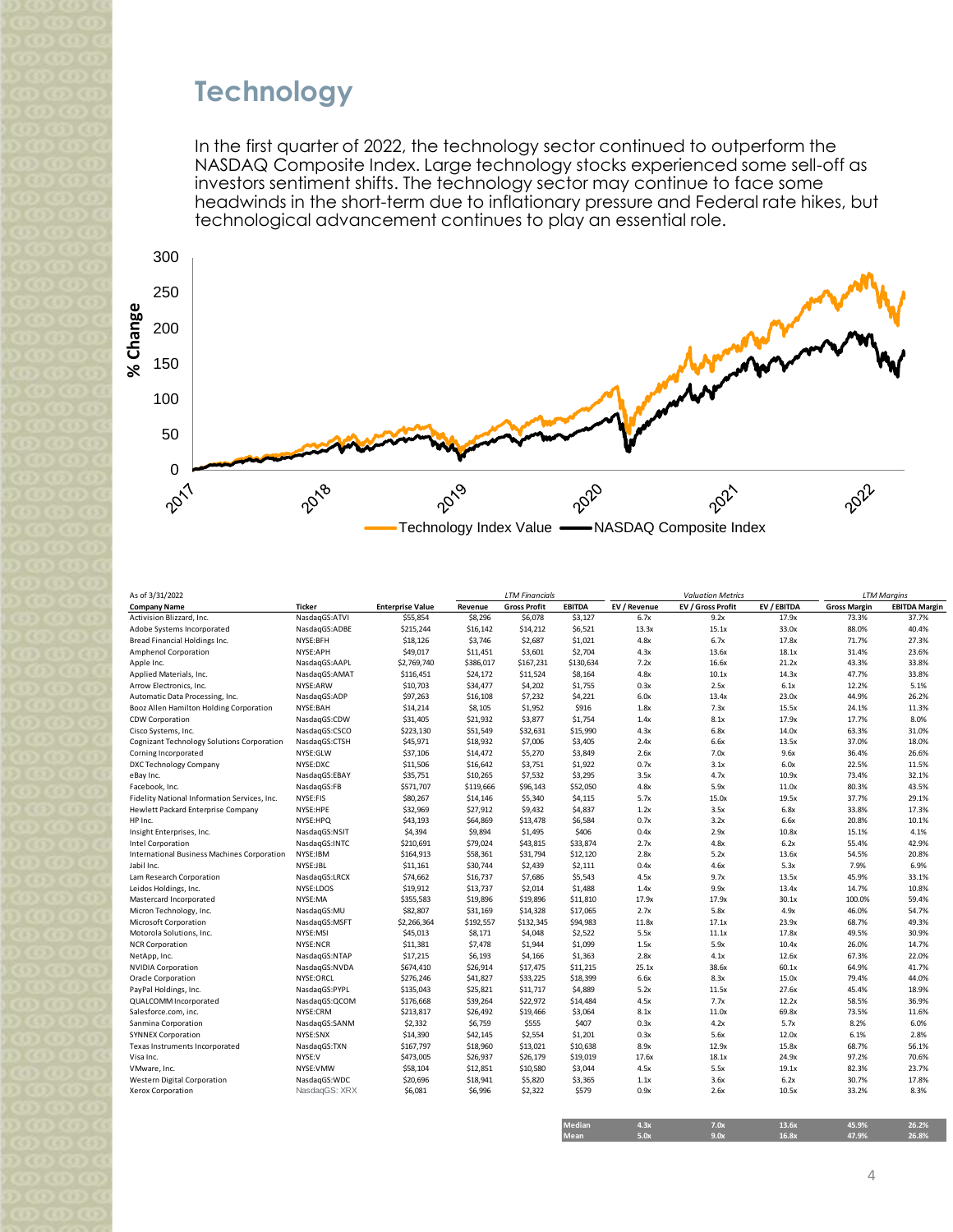# **Technology**

### **State of the Industry**



#### **NASDAQ 100 Technology Index**



2000

**S&P North American Technology Sector Index**





*Source: Capital IQ*

**Technology Transaction Volume**



*Source: Capital IQ*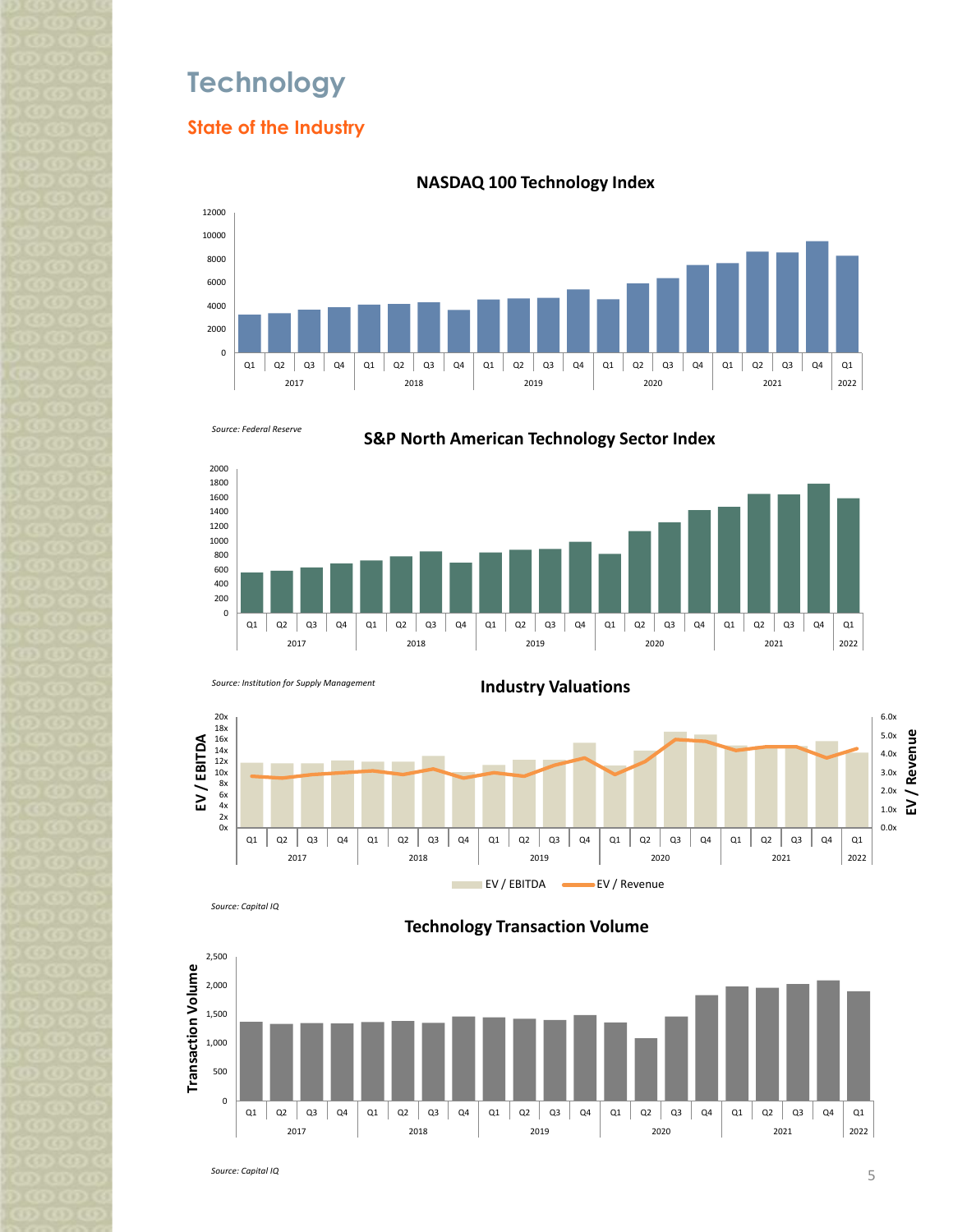



# **The Value of Accomplishment**

The highest level of expertise and hard work is what accomplishment requires. It's what you deserve and what we do.

- *We sweat the small stuff.*
- *Take a 3:00am call.*
- *Say yes.*
- *Say no.*
- *Dig deeper when things get tough.*
- *And celebrate with you when your efforts pay off and you can reflect on it all and say, "It's really remarkable what we've accomplished here."*
- *Then and only then, will we know that we've accomplished something meaningful, too.*

### **About Mirus**

Mirus has been an active technology deal maker for the last 30 years. Representing professional investors and boards, as well as bootstrapped closely held businesses, Mirus has closed over 100 transactions in industry sectors including: Manufacturing Automation, Software, Hardware and Peripherals, Internet and Digital Media, Telecom and Networking.

### **Partners Spotlight**

Alan Fullerton and Rudy Minar are the leaders of our Technology team. They have a demonstrated record of managing and closing dozens of engagements with companies in the industry. Alan has been a leading technology deal maker for more than 20 years, representing publicly traded companies, professional investors and boards, and closely held businesses. An advocate for his clients, Alan has led business owners and boards of directors through over forty sell side transactions, as well as multiple buyside, equity and debt transactions. Alan holds an MBA from Ecole des Ponts (France), an MS in Electrical Engineering from Brown University, and a BS in Mechanical Engineering from MIT. Trained as an electrical engineer, Rudy brings deep domain knowledge and extensive relationships within the software and communications and networking sectors. He earned his Master in International Affairs from Columbia University and received his BSEE from Worcester Polytechnic Institute.



**Alan Fullerton** fullerton@merger.com 781-418-5954



**Rudy Minar** minar@merger.com 781-418-5965

*"The Mirus team successfully guided us through every aspect of the transaction, from identifying prospective buyers through closing. They conducted a thorough process and we are delighted by the outcome."*